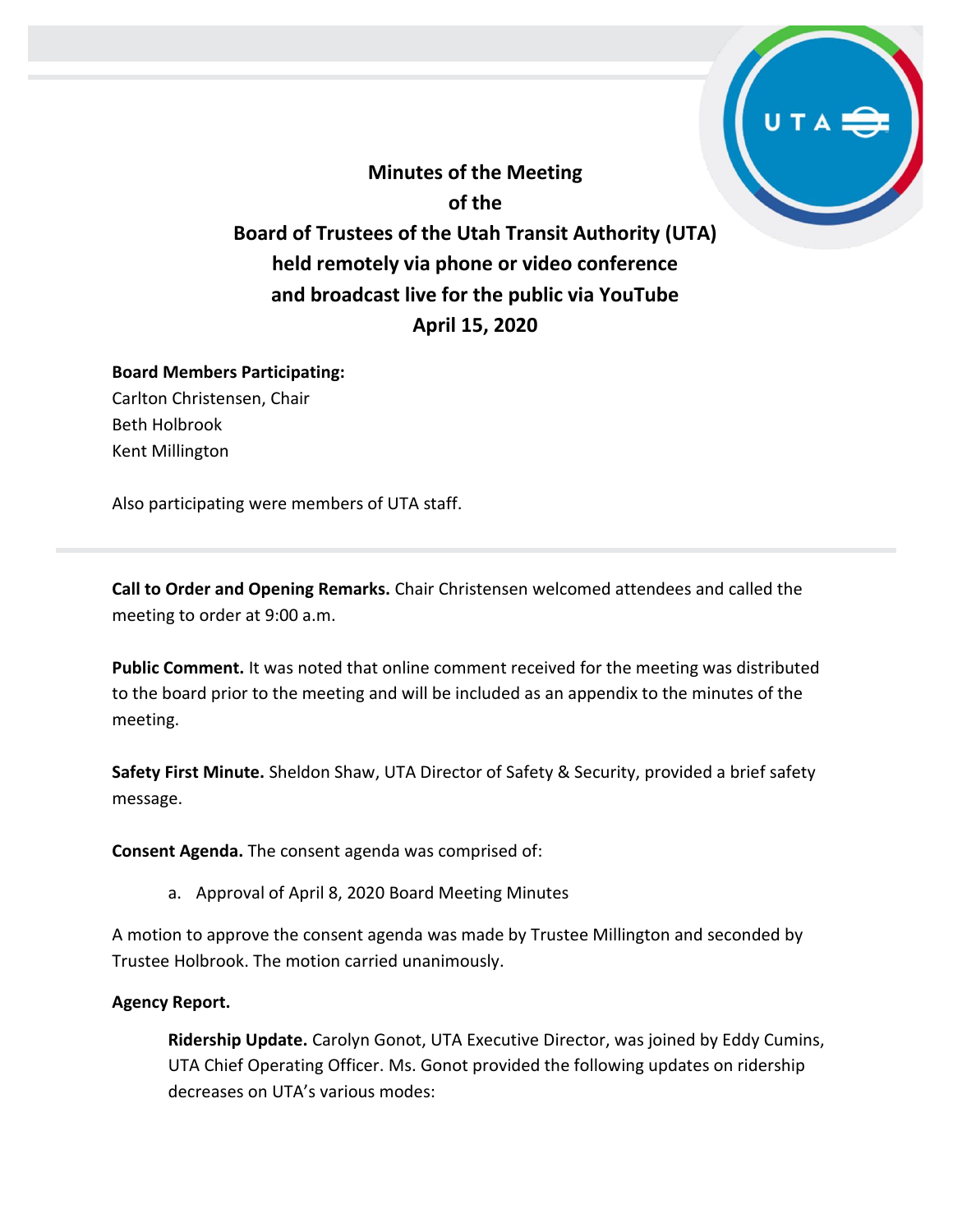- Fixed route bus is down 73%
- FrontRunner is down 89% due to the commuter market
- TRAX is down 74%
- Paratransit is down 88%

Ms. Gonot said she would continue to provide ridership information to the board as it becomes available.

**COVID-19 Update.** Ms. Gonot thanked operators for moving forward with the modified service schedule. She reaffirmed the agency is committed to providing service in the safest possible manner for employees and riders. Ms. Gonot noted several TRAX and bus routes have been experiencing heavy loads during peak hours. An additional car will be added to TRAX and frequency on certain bus routes will be increased to adjust for social distancing needs. The bus routes that will have increased frequency are:

- Route 33
- Route 35
- Route 200
- Route 217

Ms. Gonot mentioned additional safety measures the agency has implemented, including cordoning off the area between customers and the operator's cabin on FrontRunner and TRAX trains and automatically opening doors on TRAX trains at every stop so passengers do not have to press buttons. She reiterated the agency is following Governor Herbert's directives and is regularly updating information on its website at [www.rideuta.com/health.](http://www.rideuta.com/health)

Discussion ensued. Questions on travel patterns, public feedback on service reductions, and public communication on routes with adjusted frequency were posed by the board and answered by staff.

## **Resolutions.**

**R2020-02-02 (Amended) Resolution Setting Compensation for District Officers and Administrative Employees, and Appointing Officers.** Kim Ulibarri, UTA Chief People Officer, explained the resolution, which corrects a miscalculation on the maximum end of the agency's salary structure.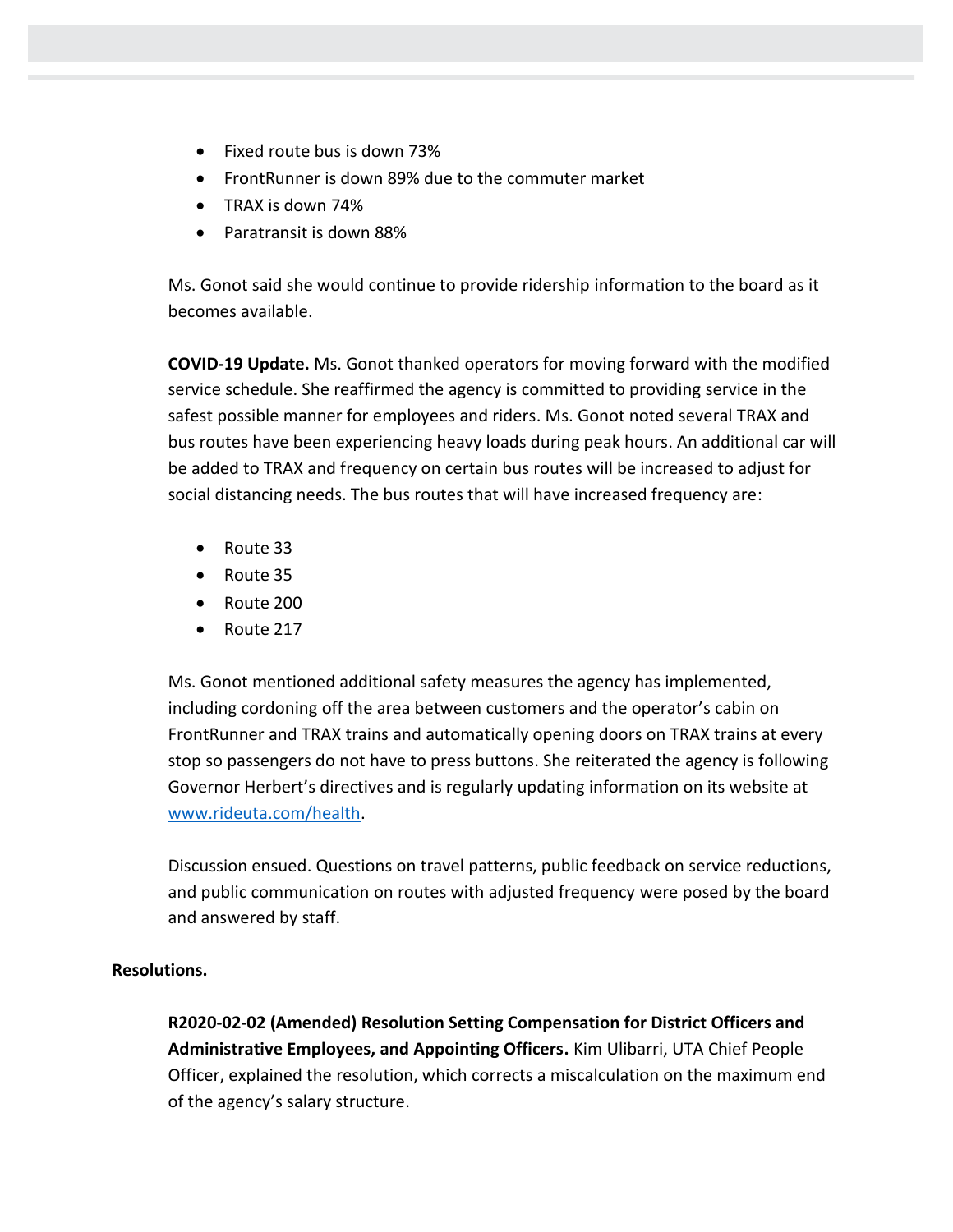A motion to approve R2020-02-02 as amended was made by Trustee Holbrook and seconded by Trustee Millington. The motion carried unanimously, with aye votes from Trustee Holbrook, Trustee Millington, and Chair Christensen.

**R2020-04-04 Resolution Approving the Execution of an Interlocal Cooperation Agreement with Midvale City for Provision of Additional Funds to Supplement the Existing TIGER Stakeholder Agreement.** Mary DeLoretto, UTA Chief Service Development Officer, was joined by Heather Bening, UTA Project Manager II. Ms. DeLoretto indicated more funding is needed to complete a crosswalk project initiated under the Transportation Investment Generating Economic Recovery (TIGER) first/last mile program of projects. Midvale City will pay the actual project costs incurred beyond the original budget of \$198,278 up to \$375,000. The resolution authorizes execution of an interlocal agreement and two agreement supplements that will allow funds from Salt Lake County to be paid by Midvale City to UTA for completion of the project. Discussion ensued. Questions on the amount of the projected overrun and adjustments to mitigate potential impacts due to the location of the crosswalk were posed by the board and answered by staff.

A motion to approve R2020-04-04 was made by Trustee Millington and seconded by Trustee Holbrook. The motion carried unanimously, with aye votes from Trustee Millington, Trustee Holbrook, and Chair Christensen.

**R2020-04-05 Resolution Approving Interlocal Cooperation Agreements with Provo City for the Provo Pedestrian Overpass Bridge TIGER Project.** Ms. DeLoretto was joined by Ms. Bening. Ms. DeLoretto summarized the resolution, which authorizes execution of an interlocal agreement with Provo City, as well as Supplement No. 1 to that agreement. The interlocal agreement defines the roles and responsibilities of UTA and Provo City as they relate to the design and construction of a pedestrian overpass bridge at the Provo FrontRunner Station. The supplement outlines the project scope and schedule and details a \$4,470,325 budget comprised of \$2,684,302 in TIGER grant funds, \$500,000 in Utah Department of Transportation (UDOT) Section 130 funds, \$1,198,959 in Mountainland Association of Governments (MAG) funds, and \$87,064 in UDOT Transportation Alternatives Program (TAP) funds. Discussion ensued. Questions on options associated with additional funding sources pursued by Provo City and project timelines were posed by the board and answered by staff.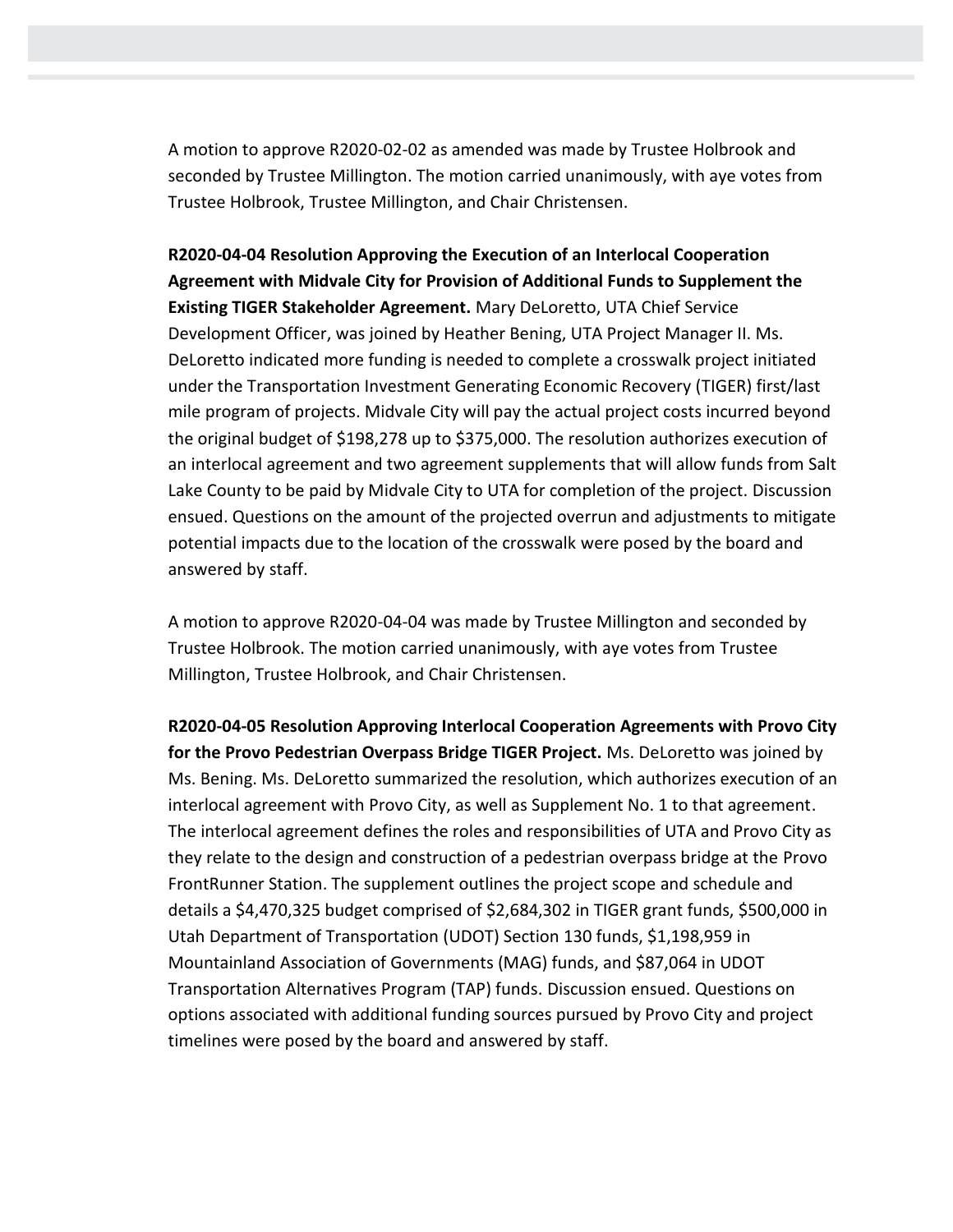A motion to approve R2020-04-05 was made by Trustee Millington and seconded by Trustee Holbrook. The motion carried unanimously, with aye votes from Trustee Millington, Trustee Holbrook, and Chair Christensen.

**R2020-04-06 Resolution Authorizing the Purchase of Real Property with Boyer Lake Pointe, L.C. (Parcels 119:2E, 119:3E, 119:4E, 119:5E, 119:A, 119:C, and 119:E).** Paul Drake, UTA Director of Real Estate and Transit-Oriented Development, explained the resolution, which authorizes the purchase of seven parcels of land needed for right-ofway on the Utah Valley Express (UVX) bus rapid transit (BRT) project. The total property cost is \$1,444,152, including a \$325,251 administrative settlement. Discussion ensued. Questions on the purchase price and Federal Transit Administration (FTA) approval were posed by the board and answered by staff.

A motion to approve R2020-04-06 was made by Trustee Millington and seconded by Trustee Holbrook. The motion carried unanimously, with aye votes from Trustee Millington, Trustee Holbrook, and Chair Christensen.

**R2020-04-07 Resolution Authorizing the Obligation and Drawdown of Coronavirus Aid, Relief, and Economic Security Act Grant Monies by the Executive Director.** Ms. Gonot was joined by Ms. DeLoretto and Bob Biles, UTA Chief Financial Officer. Ms. Gonot mentioned the recent passage of the federal Coronavirus Aid, Relief, and Economic Security (CARES) Act. The legislation apportions \$187,175,694 to UTA's Urbanized Area Section 5307 Grant Program. Eligible expenses can be applied to a wide array of agency functions, including planning, capital, and operations costs. The funding is provided at 100% federal share with no local match required. The resolution authorizes the executive director to execute grants for expenses allowed under the CARES Act that do not exceed the approved 2020 operating or capital budgets. Ms. Gonot mentioned there are additional funds available to help cover costs incurred by the COVID-19 pandemic, including 5337 and Federal Emergency Management Agency (FEMA) funds. Discussion ensued. Questions on drawdowns specific to R2020-04-07, agency mechanism for tracking costs, and plans for leveraging different funding programs were posed by the board and answered by staff.

A motion to approve R2020-04-07 was made by Trustee Holbrook and seconded by Trustee Millington. The motion carried unanimously, with aye votes from Trustee Holbrook, Trustee Millington, and Chair Christensen.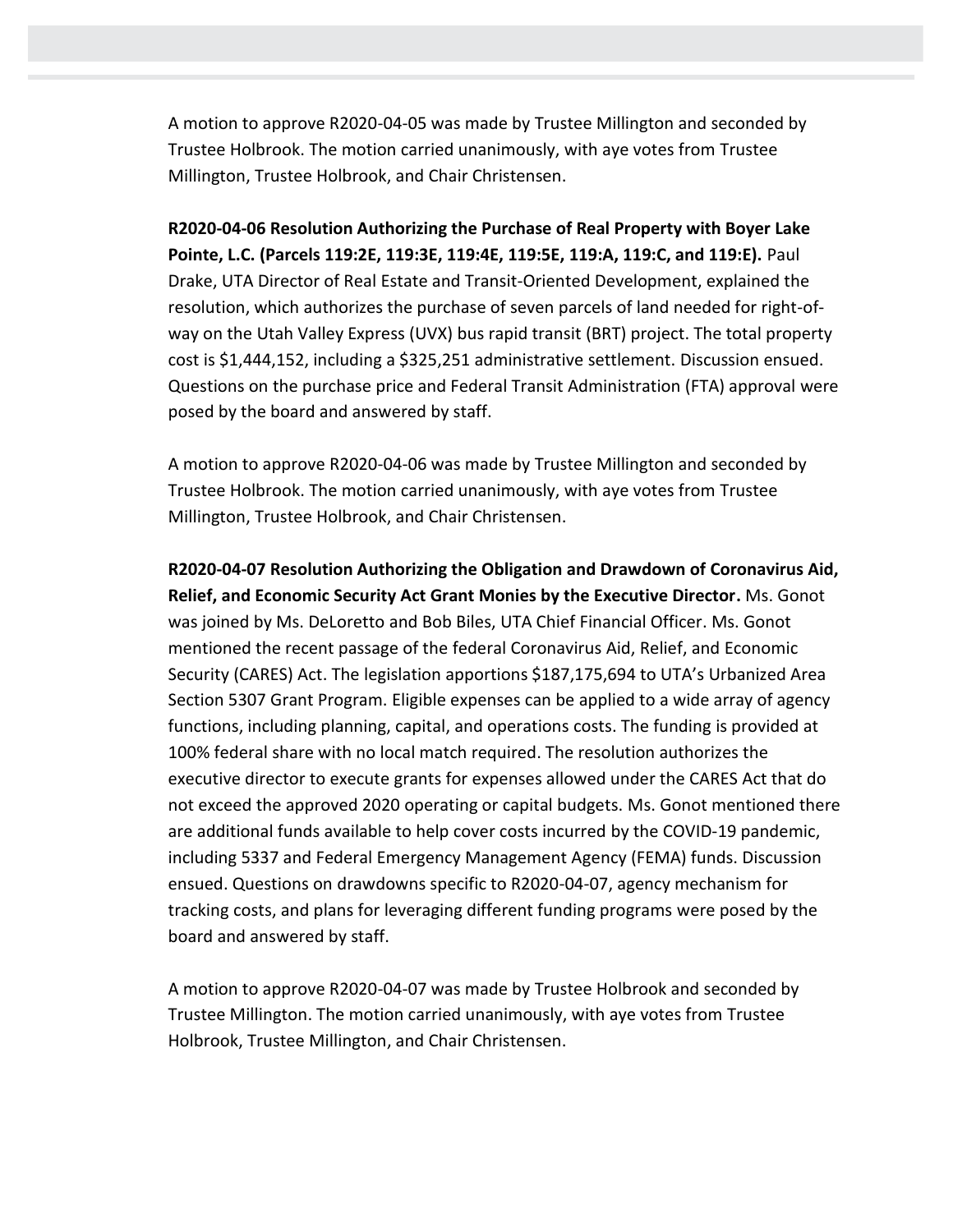#### **Contracts, Disbursements, and Grants.**

**Pre-Procurements.** Todd Mills, UTA Sr. Supply Chain Manager, was joined by Kevin Anderson, UTA Facilities Maintenance Manager, and Brandon Heath, UTA Civil Engineer III. Mr. Mills indicated the agency intends to procure the following:

- i. Meadowbrook Building Roof Maintenance
- ii. Jordan River Rail Facility Restroom Installation

Discussion ensued. Questions on potential duplication of work on the Meadowbrook roof and lifespan of the Meadowbrook roof replacement were posed by the board and answered by staff.

**Grant Application: Depot District and Ogden Electric Vehicle Charging Infrastructure (Rocky Mountain Power Special Projects Grant).** Ms. DeLoretto stated UTA's intention to apply for a grant for electric vehicle overnight charging infrastructure at the Depot District facility and an on-route fast charger for the Ogden-Weber BRT project. Discussion ensued. A question on the planned location of the on-route fast charger was posed by the board and answered by Ms. DeLoretto.

Chair Christensen called for a break at 9:48 a.m.

The meeting resumed at 10:00 a.m.

#### **Discussion Items.**

**UTA 2020 Benchmark Survey.** Nichol Bourdeaux, UTA Chief Communications & Marketing Officer, was joined by Andrea Packer, UTA Communications Director; Chad Harris and Jen Riley with R&R Partners; and Blake Moore and Alex Bean with Cicero Group. Ms. Packer delivered a presentation detailing the survey methodology, qualitative findings, quantitative findings, data related to the use of UTA services, and data related to UTA marketing and messaging. Overall, the survey showed UTA's image maintains a strong base of public support; perceptions about accountability, responsiveness, and good use of public funds have improved; perceptions of UTA services are positive; and service frequency and coverage are top motivators for ridership.

Discussion ensued. Questions on sampling across the service district, inclusion of survey questions about fare increases, mode preferences, the definition of "improved tech," comparison of "positive impression among the general public" percentages to other agencies, changes in the agency's advertising strategy due to COVID-19, reasons fewer people are seeking information about riding, mobile apps, and reasons people use the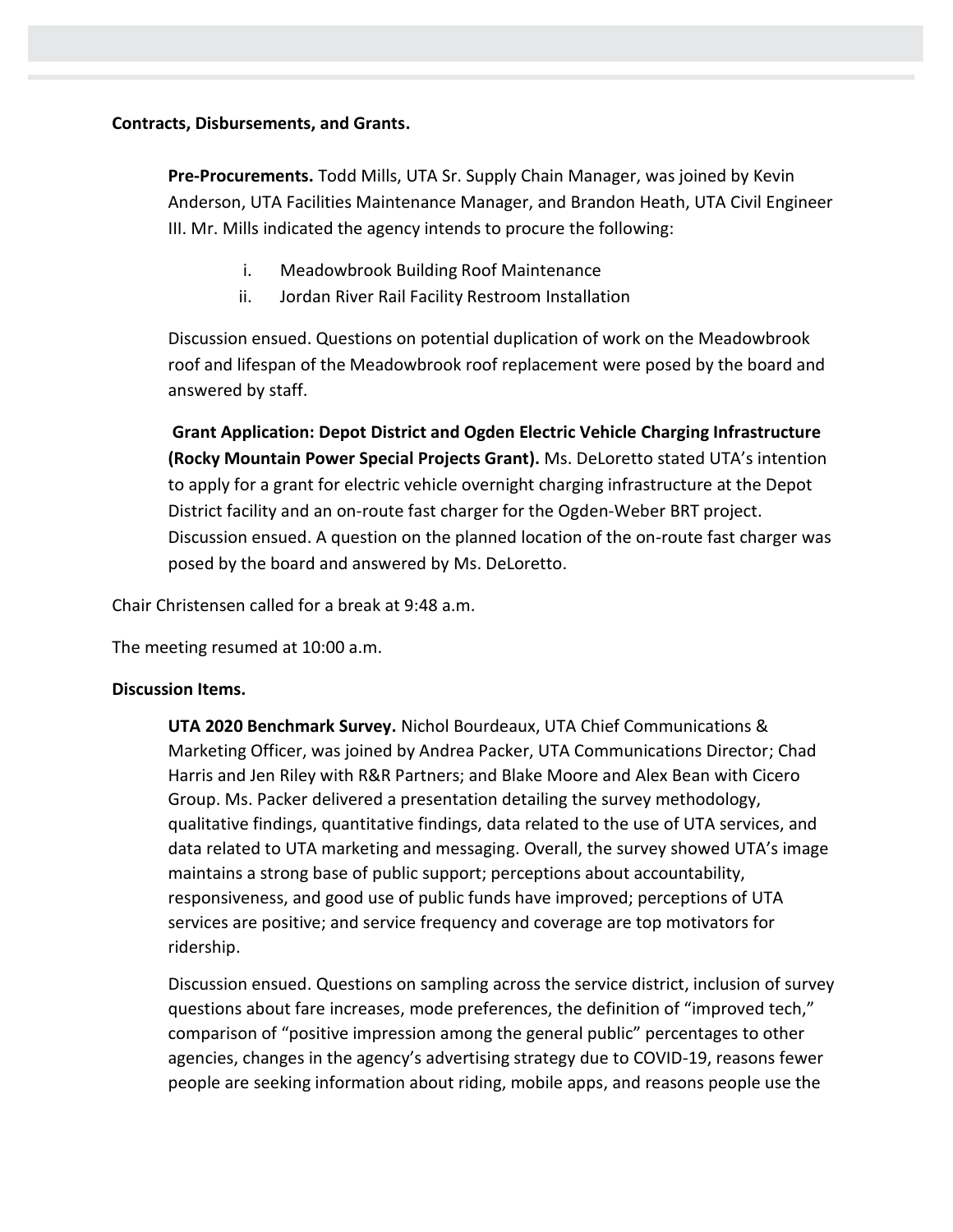UTA website as their primary source of information about agency services were posed by the board and answered by staff.

Chair Christensen suggested creating a book club for UTA riders as an engagement opportunity. He also suggested looking into which apps participants are accessing for information about UTA and its services.

#### **Other Business.**

**Next Meeting.** The next meeting of the board will be on Wednesday, April 29, 2020 at 9:00 a.m.

**Adjournment.** The meeting was adjourned at 11:17 a.m. by motion.

Transcribed by Cathie Griffiths Executive Assistant to the Board Chair Utah Transit Authority [cgriffiths@rideuta.com](mailto:cgriffiths@rideuta.com) 801.237.1945

*This document is not intended to serve as a full transcript as additional discussion may have taken place; please refer to the meeting materials, audio, or video located at <https://www.utah.gov/pmn/sitemap/notice/599089.html> for entire content.*

*This document along with the digital recording constitute the official minutes of this meeting.*